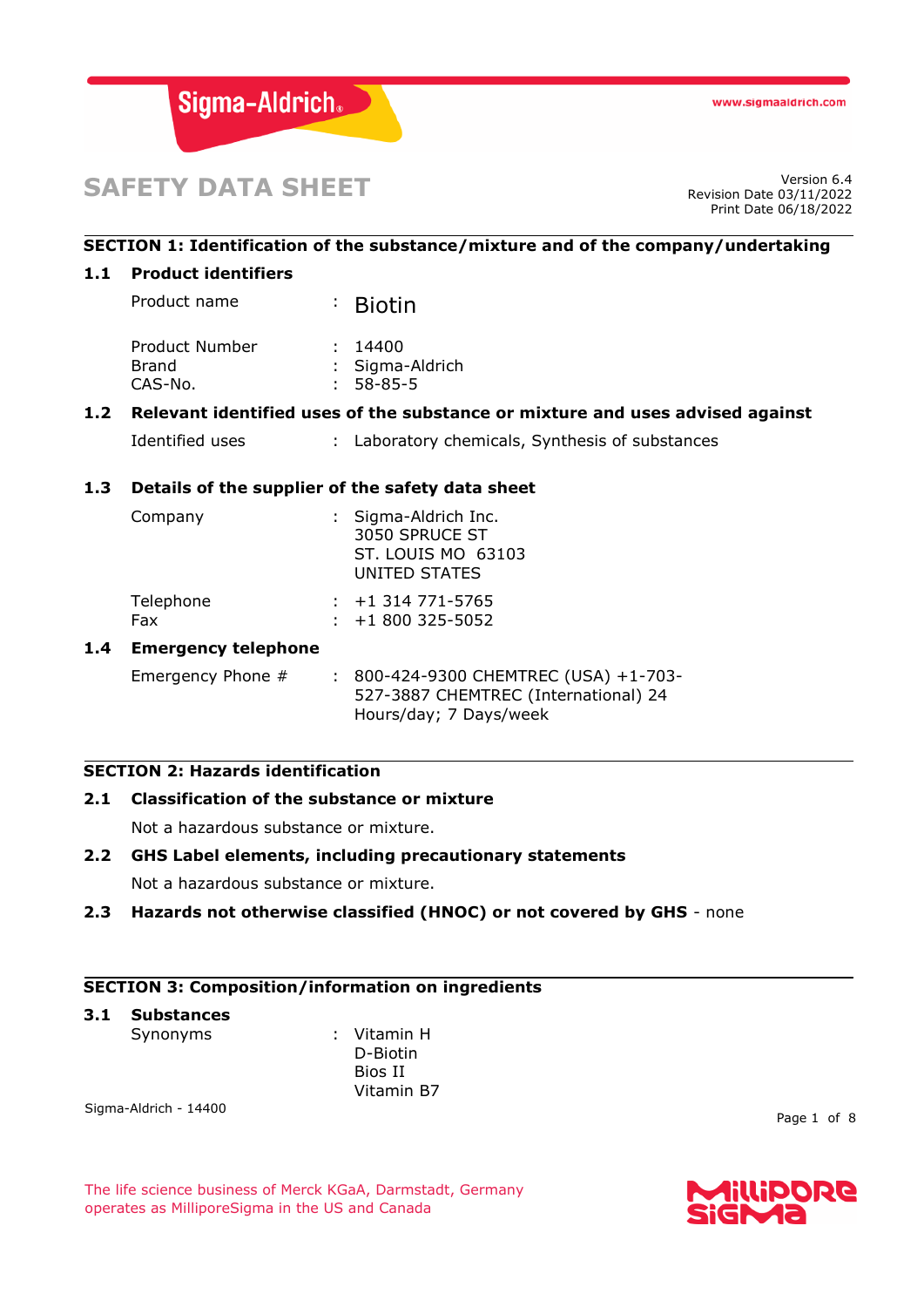# Coenzyme R

| : $C_{10}H_{16}N_{2}O_{3}S$ |
|-----------------------------|
| : $244.31$ g/mol            |
| $: 58 - 85 - 5$             |
| $: 200 - 399 - 3$           |
|                             |

No components need to be disclosed according to the applicable regulations.

# **SECTION 4: First aid measures**

# **4.1 Description of first-aid measures**

# **If inhaled**

After inhalation: fresh air.

## **In case of skin contact**

In case of skin contact: Take off immediately all contaminated clothing. Rinse skin with water/ shower.

#### **In case of eye contact**

After eye contact: rinse out with plenty of water. Remove contact lenses.

#### **If swallowed**

After swallowing: make victim drink water (two glasses at most). Consult doctor if feeling unwell.

# **4.2 Most important symptoms and effects, both acute and delayed**

The most important known symptoms and effects are described in the labelling (see section 2.2) and/or in section 11

**4.3 Indication of any immediate medical attention and special treatment needed** No data available

# **SECTION 5: Firefighting measures**

# **5.1 Extinguishing media**

# **Suitable extinguishing media**

Water Foam Carbon dioxide (CO2) Dry powder

# **Unsuitable extinguishing media**

For this substance/mixture no limitations of extinguishing agents are given.

# **5.2 Special hazards arising from the substance or mixture**

Carbon oxides

Nitrogen oxides (NOx) Sulfur oxides Combustible. Development of hazardous combustion gases or vapours possible in the event of fire.

# **5.3 Advice for firefighters**

In the event of fire, wear self-contained breathing apparatus.

# **5.4 Further information**

Suppress (knock down) gases/vapors/mists with a water spray jet. Prevent fire extinguishing water from contaminating surface water or the ground water system.

Sigma-Aldrich - 14400

Page 2 of 8

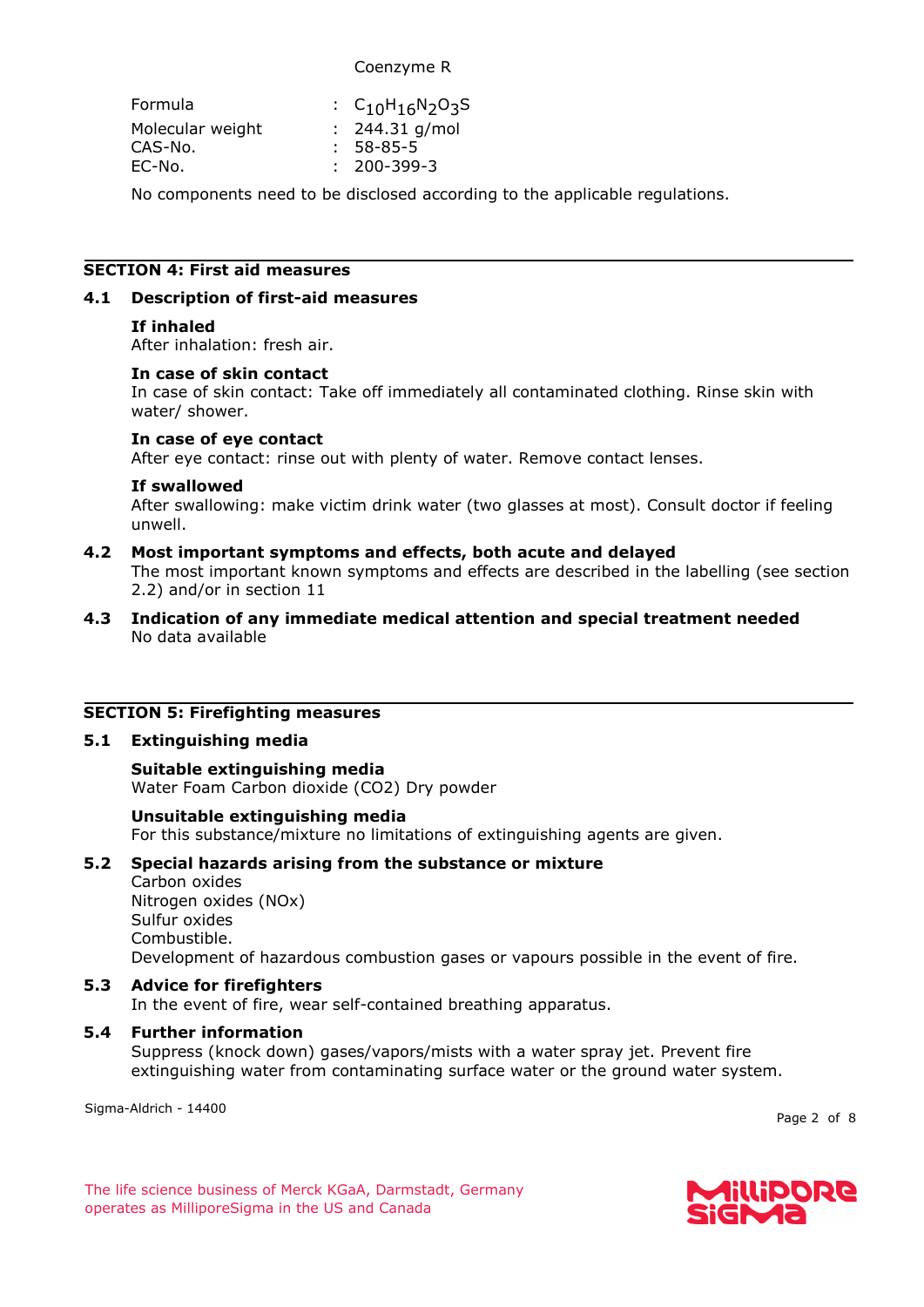# **SECTION 6: Accidental release measures**

- **6.1 Personal precautions, protective equipment and emergency procedures** Advice for non-emergency personnel: Avoid inhalation of dusts. Evacuate the danger area, observe emergency procedures, consult an expert. For personal protection see section 8.
- **6.2 Environmental precautions** Do not let product enter drains.
- **6.3 Methods and materials for containment and cleaning up** Cover drains. Collect, bind, and pump off spills. Observe possible material restrictions (see sections 7 and 10). Take up dry. Dispose of properly. Clean up affected area. Avoid generation of dusts.
- **6.4 Reference to other sections** For disposal see section 13.

#### **SECTION 7: Handling and storage**

- **7.1 Precautions for safe handling** For precautions see section 2.2.
- **7.2 Conditions for safe storage, including any incompatibilities**
	- **Storage conditions** Tightly closed. Dry.

**Storage class** Storage class (TRGS 510): 11: Combustible Solids

**7.3 Specific end use(s)**

Apart from the uses mentioned in section 1.2 no other specific uses are stipulated

# **SECTION 8: Exposure controls/personal protection**

#### **8.1 Control parameters**

# **Ingredients with workplace control parameters**

Contains no substances with occupational exposure limit values.

# **8.2 Exposure controls**

#### **Appropriate engineering controls**

Change contaminated clothing. Wash hands after working with substance.

# **Personal protective equipment**

#### **Eye/face protection**

Use equipment for eye protection tested and approved under appropriate government standards such as NIOSH (US) or EN 166(EU). Safety glasses

#### **Skin protection**

This recommendation applies only to the product stated in the safety data sheet, supplied by us and for the designated use. When dissolving in or mixing with other substances and under conditions deviating from those stated in EN374 please

Sigma-Aldrich - 14400

Page 3 of 8

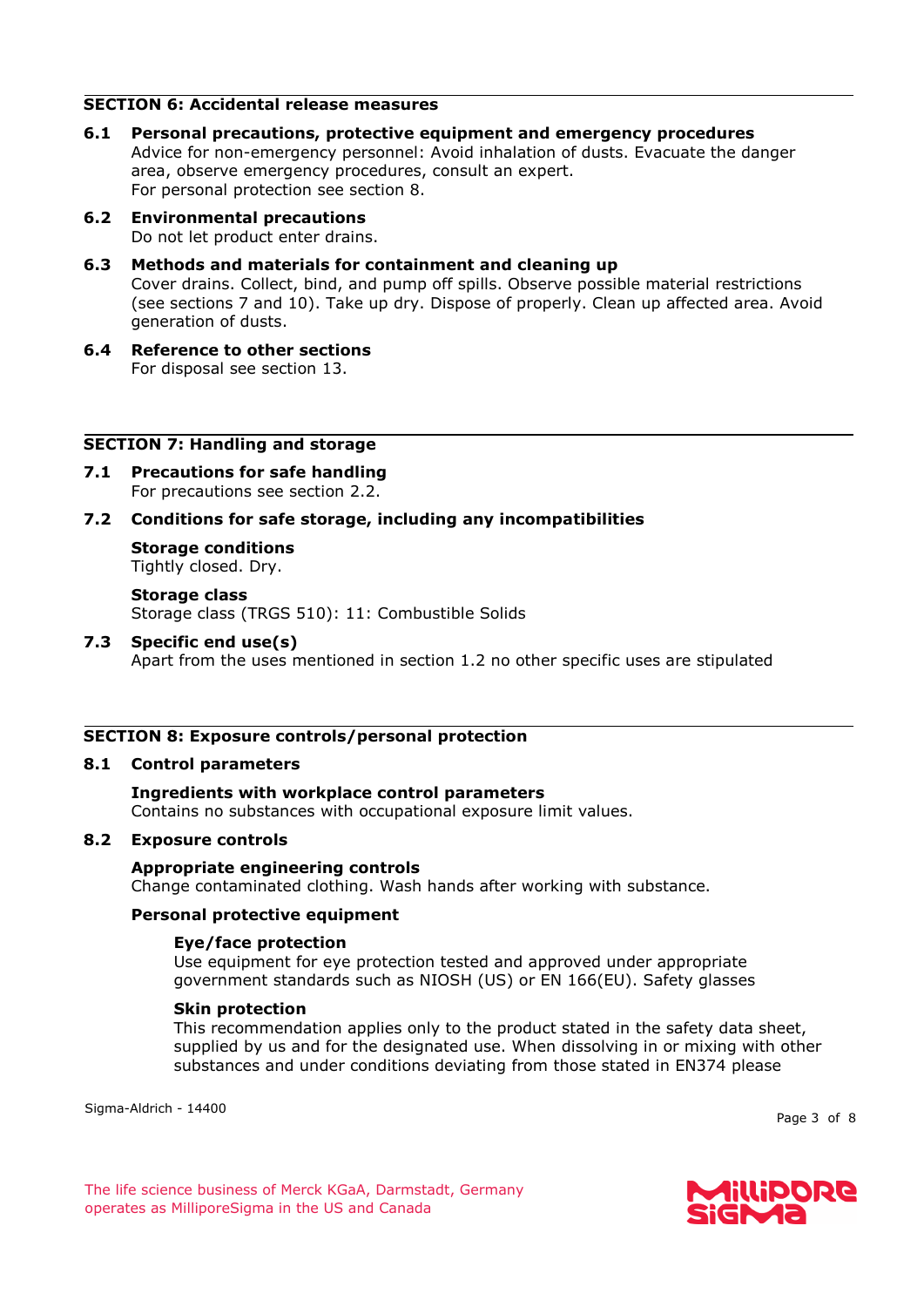contact the supplier of CE-approved gloves (e.g. KCL GmbH, D-36124 Eichenzell, Internet: www.kcl.de). Full contact Material: Nitrile rubber Minimum layer thickness: 0.11 mm Break through time: 480 min Material tested: KCL 741 Dermatril® L

This recommendation applies only to the product stated in the safety data sheet, supplied by us and for the designated use. When dissolving in or mixing with other substances and under conditions deviating from those stated in EN374 please contact the supplier of CE-approved gloves (e.g. KCL GmbH, D-36124 Eichenzell, Internet: www.kcl.de). Splash contact Material: Nitrile rubber Minimum layer thickness: 0.11 mm Break through time: 480 min Material tested: KCL 741 Dermatril® L

#### **Respiratory protection**

required when dusts are generated. Our recommendations on filtering respiratory protection are based on the following standards: DIN EN 143, DIN 14387 and other accompanying standards relating to the used respiratory protection system.

# **Control of environmental exposure**

Do not let product enter drains.

# **SECTION 9: Physical and chemical properties**

#### **9.1 Information on basic physical and chemical properties**

|                       | a) | Appearance                                         | Form: powder<br>Color: white                                                                         |
|-----------------------|----|----------------------------------------------------|------------------------------------------------------------------------------------------------------|
|                       | b) | Odor                                               | No data available                                                                                    |
|                       | C) | Odor Threshold                                     | No data available                                                                                    |
|                       | d) | pH                                                 | No data available                                                                                    |
|                       | e) | Melting<br>point/freezing point                    | Melting point/range: 231 - 233 °C (448 - 451 °F)<br>Melting point/range: 229 - 234 °C (444 - 453 °F) |
|                       | f) | Initial boiling point<br>and boiling range         | No data available                                                                                    |
|                       | g) | Flash point                                        | ()Not applicable                                                                                     |
|                       | h) | Evaporation rate                                   | No data available                                                                                    |
|                       | i) | Flammability (solid,<br>gas)                       | No data available                                                                                    |
|                       | j) | Upper/lower<br>flammability or<br>explosive limits | No data available                                                                                    |
|                       | k) | Vapor pressure                                     | No data available                                                                                    |
| Sigma-Aldrich - 14400 |    |                                                    |                                                                                                      |

Page 4 of 8

The life science business of Merck KGaA, Darmstadt, Germany operates as MilliporeSigma in the US and Canada

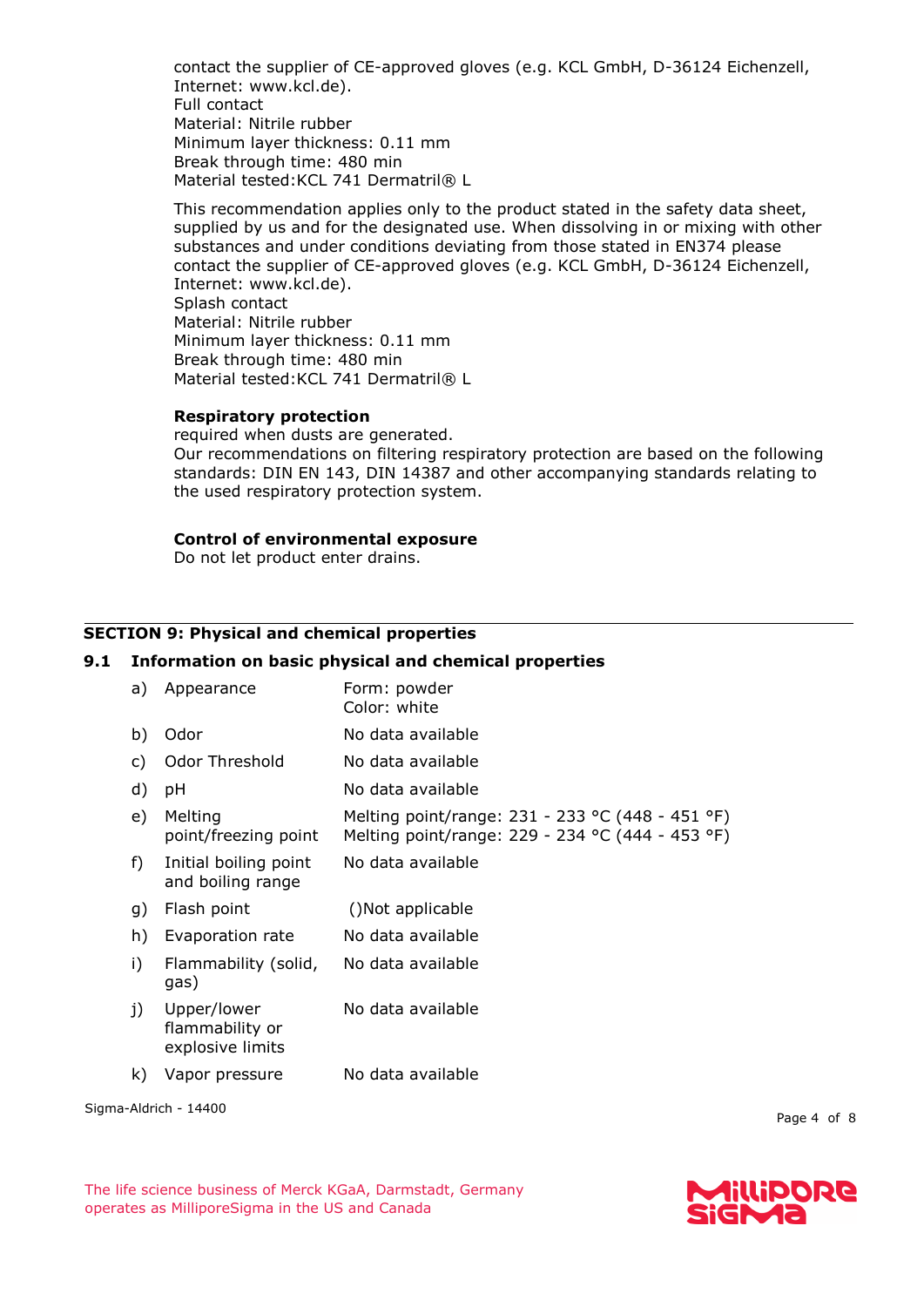| I) | Vapor density                             | No data available |
|----|-------------------------------------------|-------------------|
| m) | Density                                   | No data available |
|    | Relative density                          | No data available |
| n) | Water solubility                          | No data available |
| O) | Partition coefficient:<br>n-octanol/water | No data available |
| p) | Autoignition<br>temperature               | No data available |
| q) | Decomposition<br>temperature              | No data available |
| r) | Viscosity                                 | No data available |
| S) | <b>Explosive properties</b>               | No data available |
| t) | Oxidizing properties                      | none              |

# **9.2 Other safety information** No data available

# **SECTION 10: Stability and reactivity**

### **10.1 Reactivity**

The following applies in general to flammable organic substances and mixtures: in correspondingly fine distribution, when whirled up a dust explosion potential may generally be assumed.

#### **10.2 Chemical stability**

The product is chemically stable under standard ambient conditions (room temperature) .

- **10.3 Possibility of hazardous reactions** Violent reactions possible with: Strong oxidizing agents
- **10.4 Conditions to avoid** no information available
- **10.5 Incompatible materials** Strong oxidizing agents
- **10.6 Hazardous decomposition products** In the event of fire: see section 5

Sigma-Aldrich - 14400

Page 5 of 8

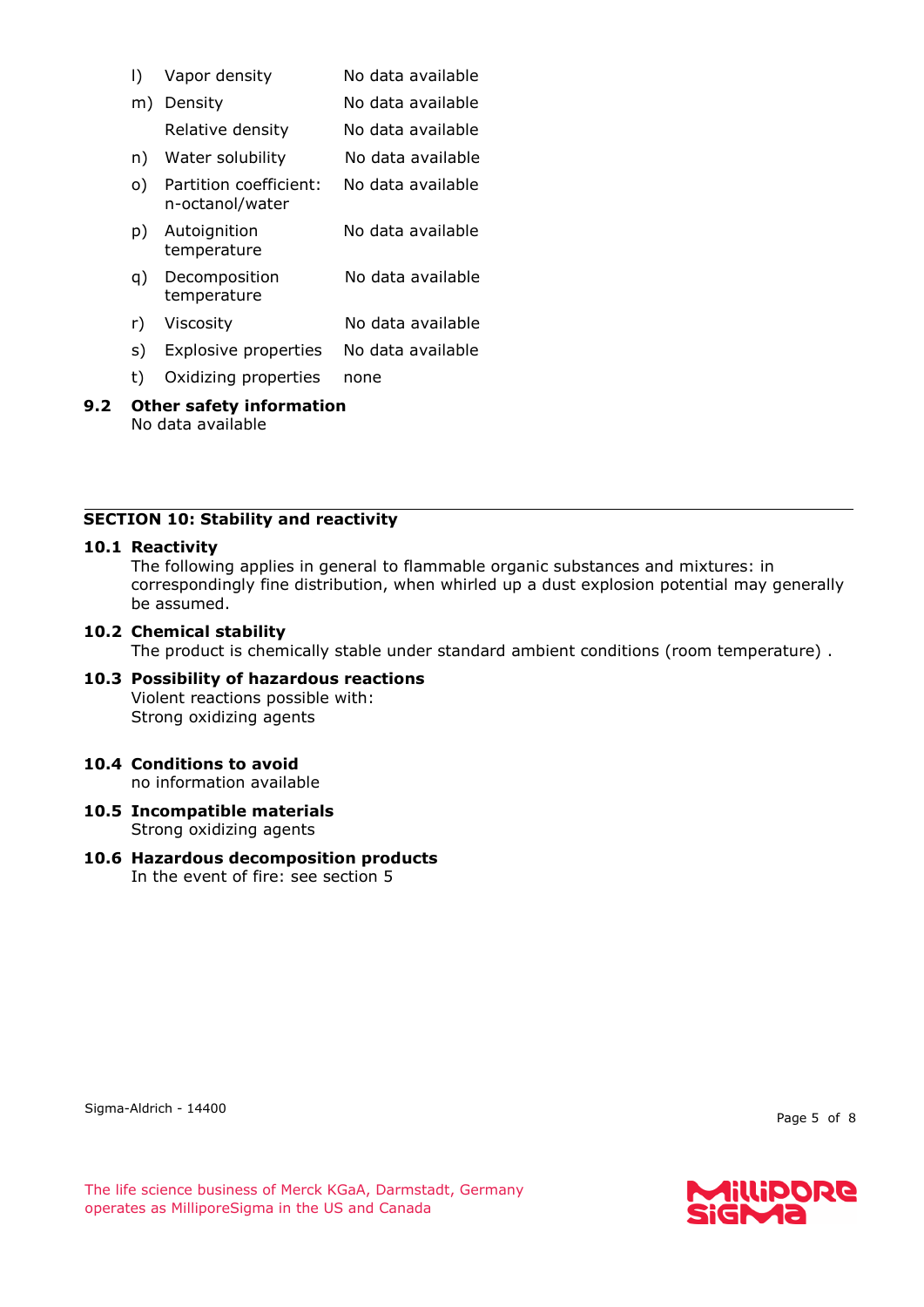# **SECTION 11: Toxicological information**

# **11.1 Information on toxicological effects**

# **Acute toxicity**

Acute toxicity estimate Oral - 2,500 mg/kg (Calculation method) LD50 Oral - Rat - > 2,000 mg/kg (OECD Test Guideline 401) Remarks: Limit Test Inhalation: No data available Dermal: No data available

# **Skin corrosion/irritation**

No data available

#### **Serious eye damage/eye irritation** No data available

## **Respiratory or skin sensitization** No data available

# **Germ cell mutagenicity**

No data available

#### **Carcinogenicity**

- IARC: No ingredient of this product present at levels greater than or equal to 0.1% is identified as probable, possible or confirmed human carcinogen by IARC.
- NTP: No ingredient of this product present at levels greater than or equal to 0.1% is identified as a known or anticipated carcinogen by NTP.
- OSHA: No component of this product present at levels greater than or equal to 0.1% is on OSHA's list of regulated carcinogens.

# **Reproductive toxicity**

No data available

#### **Specific target organ toxicity - single exposure** No data available

#### **Specific target organ toxicity - repeated exposure** No data available

**Aspiration hazard**

No data available

# **11.2 Additional Information**

# RTECS: XJ9088200

To the best of our knowledge, the chemical, physical, and toxicological properties have not been thoroughly investigated.

# **SECTION 12: Ecological information**

# **12.1 Toxicity**

No data available

Sigma-Aldrich - 14400

Page 6 of 8

The life science business of Merck KGaA, Darmstadt, Germany operates as MilliporeSigma in the US and Canada

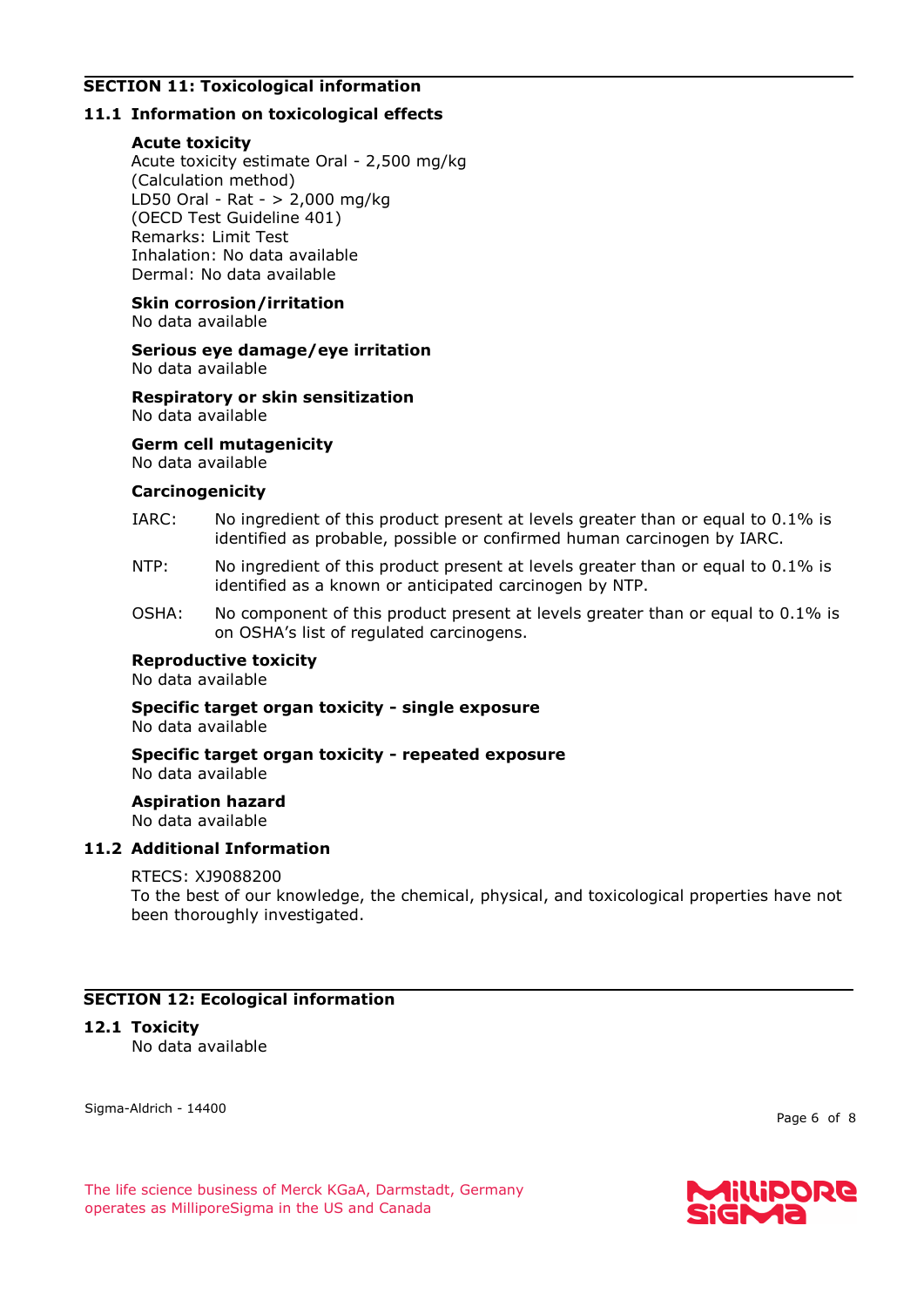#### **12.2 Persistence and degradability** No data available

- **12.3 Bioaccumulative potential** No data available
- **12.4 Mobility in soil** No data available
- **12.5 Results of PBT and vPvB assessment** PBT/vPvB assessment not available as chemical safety assessment not required/not conducted
- **12.6 Endocrine disrupting properties** No data available
- **12.7 Other adverse effects** No data available

# **SECTION 13: Disposal considerations**

# **13.1 Waste treatment methods**

# **Product**

Waste material must be disposed of in accordance with the national and local regulations. Leave chemicals in original containers. No mixing with other waste. Handle uncleaned containers like the product itself. See www.retrologistik.com for processes regarding the return of chemicals and containers, or contact us there if you have further questions.

# **SECTION 14: Transport information**

**DOT (US)** Not dangerous goods

**IMDG** Not dangerous goods

**IATA**

Not dangerous goods

# **Further information**

Not classified as dangerous in the meaning of transport regulations.

# **SECTION 15: Regulatory information**

# **SARA 302 Components**

This material does not contain any components with a section 302 EHS TPQ.

# **SARA 313 Components**

This material does not contain any chemical components with known CAS numbers that exceed the threshold (De Minimis) reporting levels established by SARA Title III, Section 313.

Sigma-Aldrich - 14400

Page 7 of 8